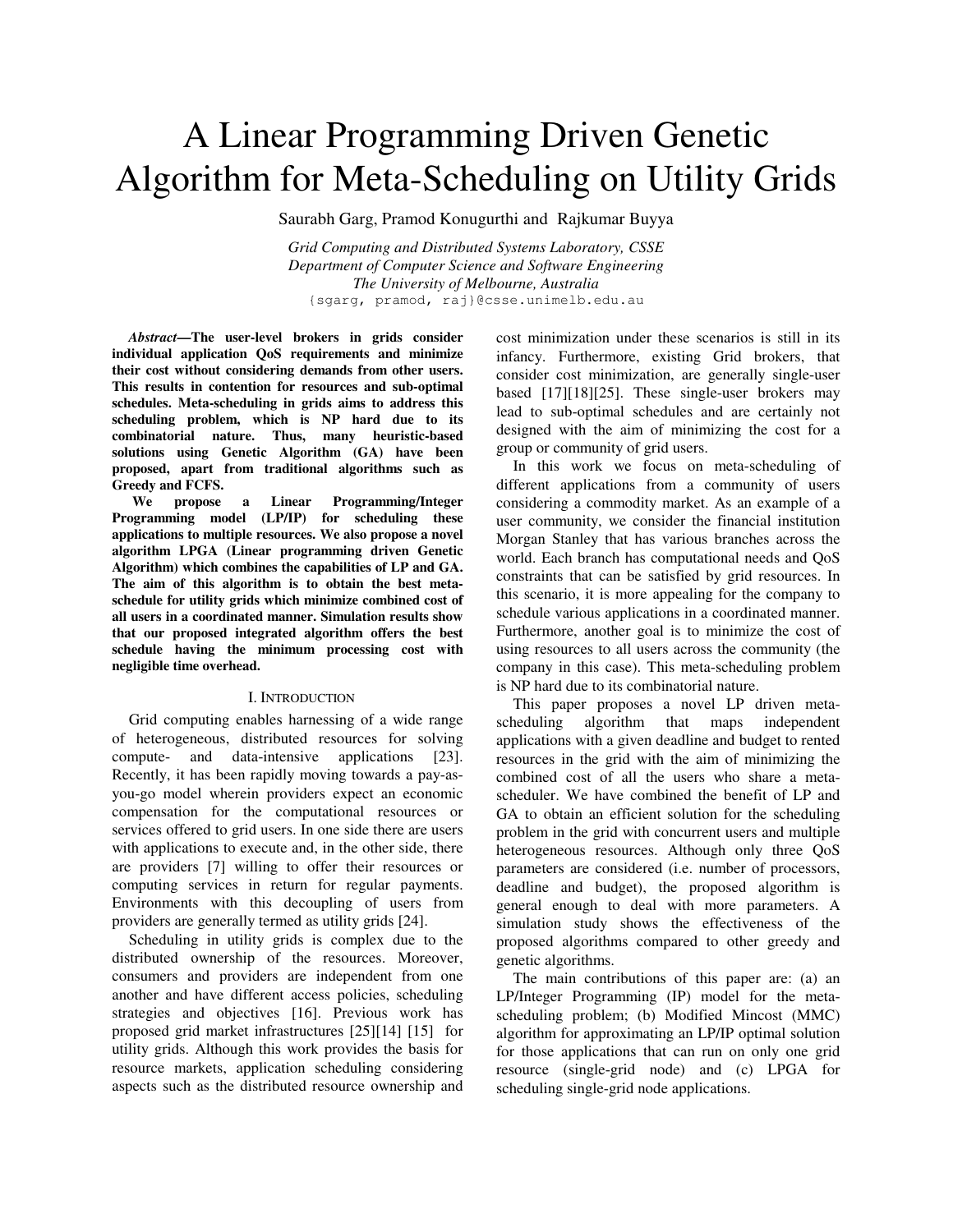The rest of the paper is organized as follows. In the next section, we describe the related work on metaschedulers and heuristic based scheduling. In Section 3, we present the problem definition, which is given with the LP model of the scheduling problem. Then, in Section 4, we present LPGA scheduling algorithm. In Section 5, we discuss simulation study of various algorithms and their comparison with the proposed algorithms. Finally, Section 6 concludes the paper and described the future work.

## II. RELATED WORK

 Market based mechanisms can be divided into two based on market models i.e. auctions and commodity market model. As our work is relevant for commodity markets in Grid thus in this section we will compare our with other resource allocation mechanisms for this market model. Cost-based resource management and market-oriented models have proven to be useful for resource management [18]. The most relevant works to our research are [9][19][21] and [20]. In our previous work Gridbus Broker[9] and Nimrod/G[25], a greedy approach is proposed to schedule a parameter sweep application with deadline and cost constraints. To be precise, our previous work on grid scheduling [9][25] was focused on application level scheduling, i.e. a personal broker for efficient deployment of an individual application on utility grids. But this work is focused on scheduling of many applications from users having different QoS requirements with the aim of global optimization across many user applications.

 G-commerce [19] is another economic-based study that applies strategies for pricing grid resources to facilitate resource trading, and it compares auction and commodity market models using these pricing models. Feng [21] proposed a deadline cost optimization model for scheduling one application with dependent tasks. These studies has many limitation (1) algorithms proposed are not designed to accommodate concurrent users competing for resources (2) also application model considered are simple i.e. independent task or parametric sweep application. In this work we have modeled both independent and parallel applications submitted by concurrent users. Similarly, Dogan [20] proposed a metascheduling algorithm considering many concurrent users but application model was again very simple. They assumed that each application consists of one task and also each application is independent. In this paper, we have considered multiple and concurrent users competing for resources in a meta-scheduling environment to minimize combined cost of all users. Moreover, in this paper, we presented a formal theoretical mathematical model for optimal scheduling of jobs with Deadline and Budget constraints which is essential to develop an effective heuristic that may provide a near optimal solution.

 In the grid environment, where each user has different QoS constraints, the scheduling problem becomes a Generalized Assignment Problem (GAP) which is a well known NP hard problem. GAP can be solved using heuristic based GA [2][4]. Thus many GA based heuristics are proposed in the literature Wiessman et al. [6] proposed a novel GA based algorithm which schedules a divisible data intensive application. Martino et al. [10] presented a GA based scheduling algorithm where the goal of superscheduling was to minimize the release time of jobs. These GA based heuristic based solutions [13][10][6] do not consider QoS constraints of concurrent users such as budget and deadline. The viability of evolutionary algorithm-based scheduling such as GA for realistic scientific workloads is demonstrated by systems like Mars [11]. Mars is a meta-scheduling framework for scheduling tasks across multiple resources in a grid. In a recent study [5], five heuristic based algorithms were compared, which found that GA produces the best utility for users in comparison to heuristics such as Min-Min. Due to these reasons we have used GA seeded with greedy as an algorithm to compare with.

 From scheduling approaches outside the Grid computing, it is well known that LP/IP can offer optimal solutions in minimization/ maximization scheduling problems when constraints and objective functions are linear. In Feltl et al. [4], an LP/IP based initial solution and followed by an intelligent replacement of offspring based on Martello et al. [3] is proposed. But these models do not consider the deadline and budgets constraints. As they are developed based on specific domain knowledge, they can't be applied directly to grid scheduling problems, and hence have to be enhanced accordingly.

The main contribution of this paper is to develop a mathematical model and an LP/IP based GA algorithm to minimize the combined procession cost of user application in a concurrent user's environment for utility Grids. To best of our knowledge, the solution methodology proposed doesn't overlap with existing techniques for scheduling problems.

## III.PROBLEM DEFINITION

## *A. System Model*

Figure 1 shows the interaction of the MetaBroker with resource providers and users. Grid users submit their application jobs to the MetaBroker with their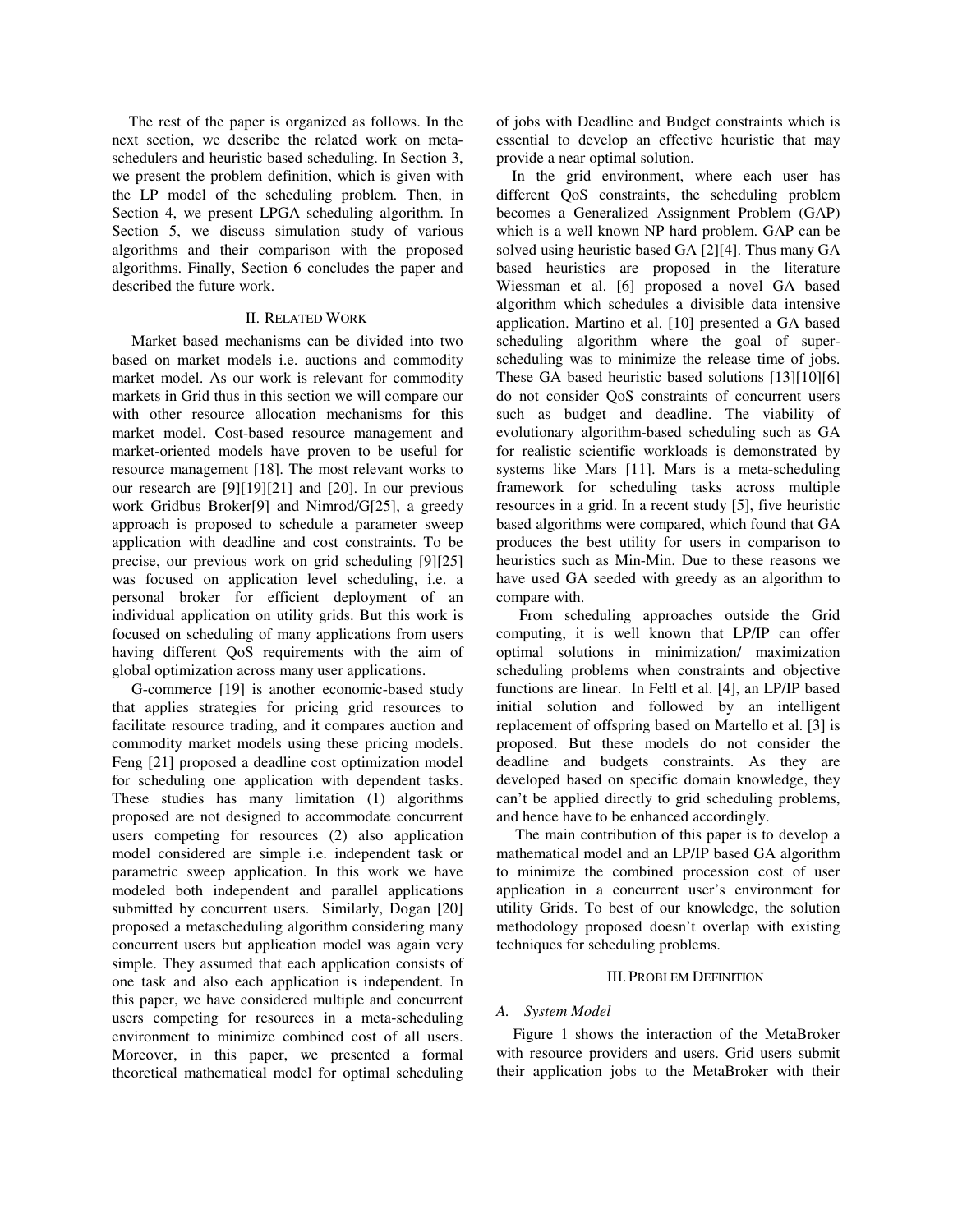QoS requirements. The QoS requirements consist of budget, deadline, and number of processing elements (PEs) i.e. CPU required. Each application job consists of independent tasks with each task requiring one PE. A resource comprises of homogeneous PEs. Two kinds of user's application jobs considered are:

- Multi-grid node (MGN) jobs can split into independent tasks, which can run on different resources. For example, bag of tasks applications.
- Single-grid node (SGN) jobs which require a complete set of PEs on the same resource and fail if all PEs are not available. For example, synchronous parallel applications.

 The MetaBroker gathers information about resources such as PEs available, grid middleware, cost of PEs per unit time for each user and PEs capacity (e.g. Millions of Instruction per Seconds (MIPS) rating) from the resource providers who have agreed to rent their computational resources to MetaBroker. The MetaBroker generates a combined schedule based on algorithms discussed in subsequent sections. As the demand for resources may exceed the supply in the grid, some jobs are placed in the queue for latter assignment when resources are available or freed.



**Figure 1. Grid model with MetaBroker** 

## *B. Problem Formulation*

The objectives of meta-scheduling in the above environment with *m* resources and *n* jobs are as follows:

- Scheduling based on QoS, i.e., budget and deadline.
- Minimize combined cost for all the users by meeting the budget and deadline constraints.

• Maximize the total number of user's job submission.

Let  $P_i$  represent the information which MetaBroker receives from grid resource *i* at a given instance *T*.

$$
P_i : (r_i, n_i, c_{i,j}, v_i)
$$
 where

- *ri* is the Resource Id,
- $n_i$  is number of free PEs available on the resource, *ci,j* is the cost of using a single resource per second for the job/user *j*,
- *vi* is the MIPS speed of one of the PE,

and  $i \in I = \{1..m\}$ 

Let  $Q_j$  represent the QoS demand which MetaBroker receives from the user *j* at a given time instance *T.*

- *Qj: (uj, jj, bj, dj, Mk, mj)* where
	- $u_i$  is the user id,
	- $j_i$  is the job id, since one user can submit multiple jobs, hence combination  $(u_j, j_j)$  is unique,
	- $b_i$  is the budget constraint the user specifies,
	- *dj* is the deadline constraint for finishing the job,
	- $M_k$  size of each task in the job in terms of Millions of Instructions (MI) [22][9],
	- *m<sub>i</sub>* is the number of PEs the user requires for executing the job,
	- and  $j \in J = \{1..n\}, k \in K = \{1..m\}.$

 The mathematical model for scheduling of SGN jobs is as follows:

$$
c = \sum_{i=1}^{m} \sum_{j=1}^{n} c_{ij} x_{ij} r_{ij} M a_{k} (M_{k} / v_{i})
$$
 (1)

In Equation (1), the variable rij denotes the number of PEs allotted to a job j on a resource i. Note that, in case of SGN jobs, the value of rij would be either 0 or mj (the number of PEs required by the job *j)*. The variable *xij* denotes that whether job *j* is mapped to resource *i* or not. Equation (1) denotes cost function which all users have to pay to resource providers. The constraints are following :

$$
\sum_{j=1}^{n} r_{ij} x_{ij} \le n_i, \forall i \in I
$$
 (2)

$$
\sum_{i=1}^{m} r_{ij} x_{ij} = m_j, \forall j \in J
$$
\n(3)

$$
x_{ij} \in \{0,1\}, \forall i \in I, j \in J \tag{4}
$$

$$
\sum_{i=1}^{m} x_{ij} = 1, \forall j \in J
$$
 (5)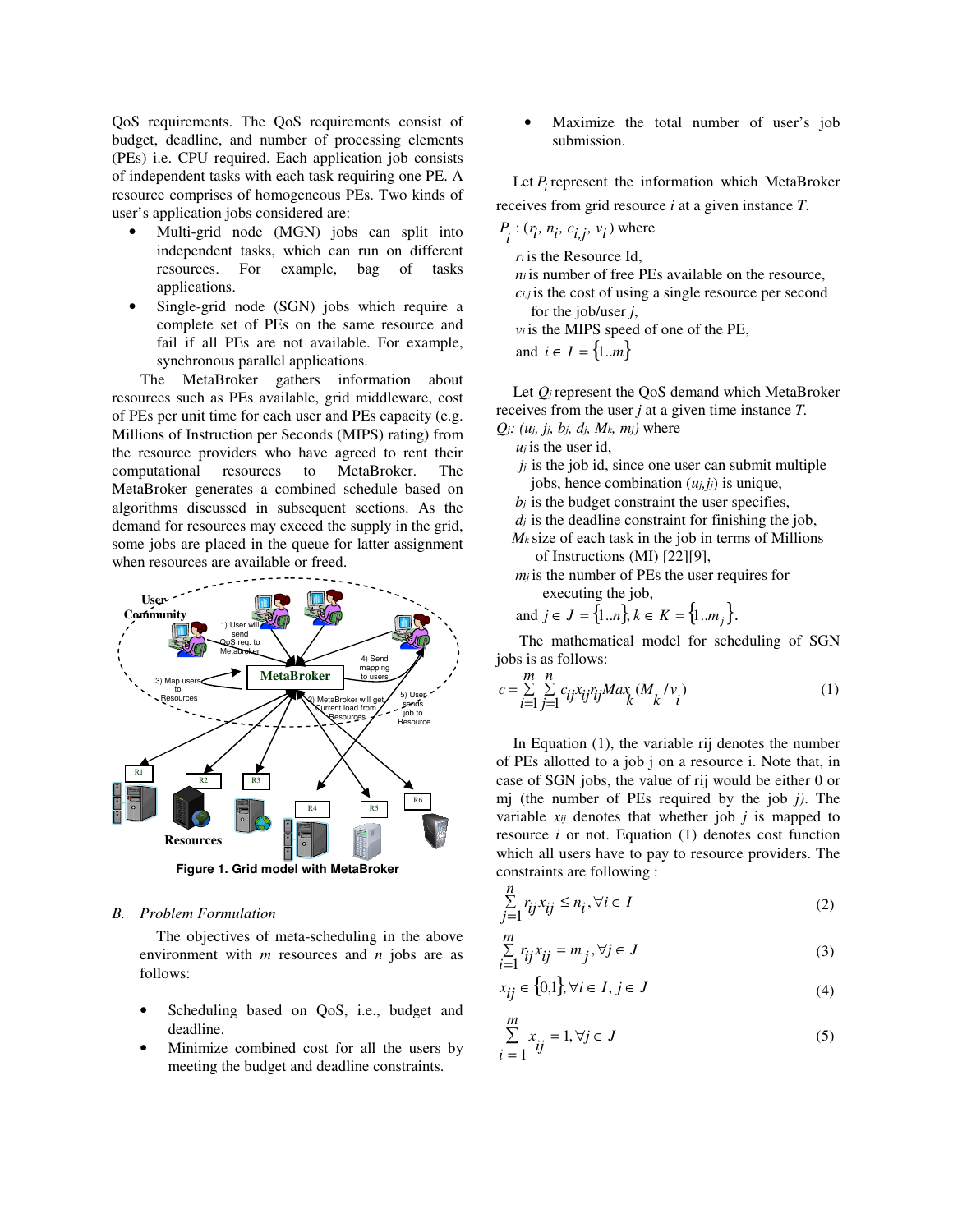$$
\sum_{i=1}^{m} r_{ij}c_{ij} \le b_j, \forall j \in J
$$
 (6)

$$
MAX(M_k / v_i)x_{ij} \le d_j, \forall i \in I, j \in J, k \in K \tag{7}
$$

$$
c_{ij}, r_{ij}, b_j \text{ and } d_j \ge 0, i \in I, j \in J
$$
\n
$$
(8)
$$

# Equation (2) denotes the resource's capacity constraints. Equation (3) denotes the PE requirement of user's job i.e.,  $m_j$ . Equations (4) and (5) denote the assignment matrix, which indicates that a job can be assigned to a maximum of one resource. Equation (6) is added for satisfying the budget constraints and Equation (7) is added for the time constraints. Equation (1) is solved for minimization to obtain an optimal cost efficient schedule. All the quantities, i.e., the resources, cost, deadline and budget are greater than zero, hence the Equation  $(8)$ . Note that Equations  $(4)$  and  $(5)$  make the problem NP-hard as these constraints make the problem a 0-1 assignment problem which is well known to be NP-hard [3][4][8].

LP/IP model for scheduling MGN jobs is almost same as for SGN jobs. The only difference is that model for MGN jobs will not include constraints (4) and (5).

# *C. Genetic Algorithm Formulation*

 Genetic Algorithms (GAs) [8] provide robust search techniques that allow a high-quality solution to be derived from a large search space in polynomial time, by applying the principle of evolution. A genetic algorithm combines the exploitation of best solutions from past searches with the exploration of new regions of the solution space. An individual (chromosomes) represents any solution in the search space of the problem. A genetic algorithm maintains a population of individuals that evolves over generations. The quality of an individual in the population is determined by a fitness-function. The fitness value indicates how good the individual is compared to others in the population. A typical genetic algorithm consists of the following steps:

- (1) Initial population generation;
- (2) Evaluation;
- (3) repeat
- (4) Selection;
- (5) Crossover;
- (6) Mutation;
- (7) Evaluation;
- (8) until (convergence).

 Convergence can be a different criterion for different problems, but generally 'a no change in the solution for *n* generations' is considered as convergence. The most important aspect in GA is the solution space encoding and the fitness function. We have taken the same fitness function and solution space encoding as given in our previous work [8]. The genetic operations, i.e.,

crossover, mutation and inversion are standard operations in GA.

## IV. PROPOSED ALGORITHMS

# *A. Linear Programming based Algorithm for Scheduling MGN Jobs*

As discussed in the previous section, the mathematical model for MGN jobs scheduling will be converted to an LP/IP model after removing constraints (4) and (5). LP/IP can be then easily solved using standard integer programming algorithms. For simulation purposes, we have used the Coin-OR library [12].

## *B. Linear Programming based Algorithm for Scheduling SGN Jobs (LPGA)*

Due to the absence of constraints (4) and (5), LP/IP solutions obtained in section 4.1 are infeasible for the SGN jobs scheduling problem. We need to approximate LP/IP to a feasible solution. For this problem, we have designed a novel algorithm MMC to approximate an infeasible LP/IP solution to a feasible solution for the SGN jobs scheduling problem.

*1) Modified MinCost (MMC) Algorithm:* Our MMC algorithm is inspired from Minimum Cost Algorithm which is a well-known method for finding the feasible solution near to optimal in the transport problems. In the Minimum Cost algorithm, we find the minimum cost resource, assign maximum number of jobs to that and reduce the demand and supply. The process is repeated until all jobs are allocated.

In MMC, we take an optimal solution from the LP based algorithm (discussed in the previous section) and then approximate it to obtain a feasible solution for SGN scheduling problem. This algorithm gives a solution, which is between the optimal, and the greedy solutions, i.e. it will give a better solution than greedy but not an optimal as shown in the evaluation section. The solution obtained from this algorithm acts as an initial solution to GA.

The pseudo code for MMC is given in Algorithm 1, which shows how MMC approximates an LP/IP solution. It takes as input a list of jobs which is a structure containing information regarding how different tasks of a job are mapped to resource providers and how many PEs are required by the job. This job list is generated from algorithm for scheduling MGN jobs. First, MMC algorithm makes a copy of the input, and then sorts job list on the basis of number of resources to which the job is mapped (line 1-2). This is done so that we get a solution as closer as possible to the optimal LP/IP solution.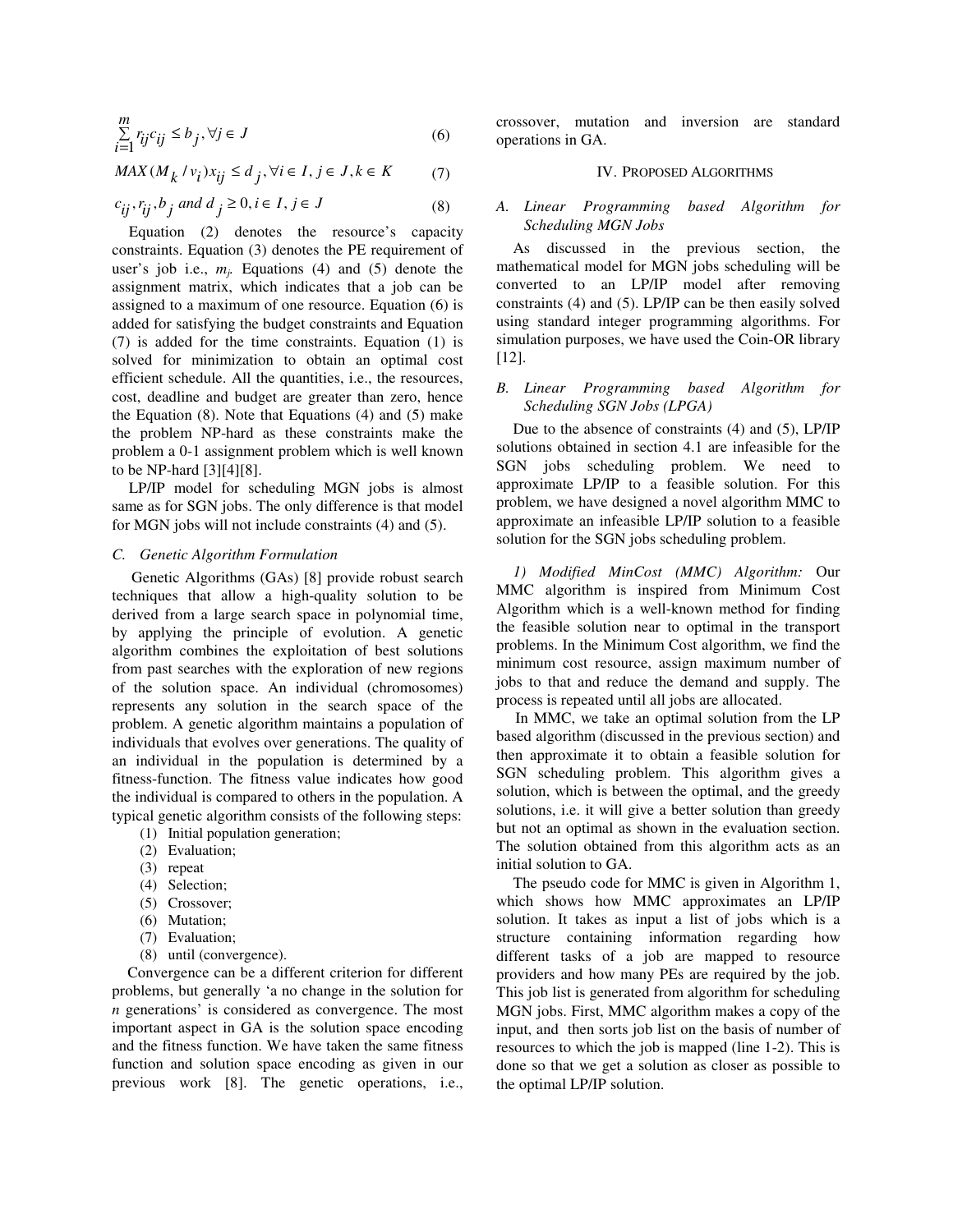We handle differently the jobs which are mapped only to (a) one resource and (b) more than one resource. For jobs which are mapped only to one resource, we freeze their mappings. The mappings will not change during the algorithm, and thus we reduce the total capacity of resource (line 4, 5, 6). Then, these jobs are added later to the schedule list (line 7). The jobs, which were mapped to more than one resource, will be mapped to a resource  $p_i$  which has the capacity to allocate the full job *jl* and is most economical (line 9-11). Other jobs which are allocated to this resource will be remapped to resource where job *j1* was allocated other than  $p_i$ , if deadline and budget constraints are satisfied; otherwise they are allocated to dummy resources (line 15). Other jobs, which are not allocated in the above process, will be mapped to the dummy resource (line 19). These jobs are remapped to real resources using a greedy approach.

| Algorithm 1: ModifiedMinCost (Listjobs) |                                                   |  |  |  |  |
|-----------------------------------------|---------------------------------------------------|--|--|--|--|
| 1                                       | $ListJ \leftarrow List jobs.close();$             |  |  |  |  |
| 2                                       | sort $(ListJ);$                                   |  |  |  |  |
| 3                                       | for $i \leftarrow 0$ to <i>ListJ.size</i> ()-1 do |  |  |  |  |
| 4                                       | $i1 \leftarrow ListJ(i);$                         |  |  |  |  |
| 5                                       | if $(numofProvides(j1)=1)$ then                   |  |  |  |  |
| 6                                       | $changeAvailable Capacity (Provider(j1), j1);$    |  |  |  |  |
| 7                                       | Goto step 20                                      |  |  |  |  |
| 8                                       | else                                              |  |  |  |  |
| 9                                       | $P \leftarrow J1$ .providerlist.clone();          |  |  |  |  |
| 10                                      | sort(P); //number of PE allocated on              |  |  |  |  |
|                                         | Provider                                          |  |  |  |  |
| 11                                      | for $p \leftarrow 0$ to P.size() do               |  |  |  |  |
| 12                                      | $if(remaining Capacity(p) > PERequired(j1))$      |  |  |  |  |
| 13                                      | $\textit{AllocateFull}(j1,p);$                    |  |  |  |  |
| 15                                      | $Interchange Capacity(p, p, joblist[])$ ;         |  |  |  |  |
| 16                                      | Goto step 20                                      |  |  |  |  |
| 17                                      | endfor                                            |  |  |  |  |
| 18                                      | endif                                             |  |  |  |  |
| 19                                      | addjob(i1, DummyResProv);                         |  |  |  |  |
| 20                                      | endfor                                            |  |  |  |  |
| 21                                      | ScheduleDummyResJob();                            |  |  |  |  |
| 22                                      | MakeScheduleList(ListJ);                          |  |  |  |  |
| 23                                      | return ListJ;                                     |  |  |  |  |

*Complexity:* Complexity of MMC algorithm for m resources and n jobs is *O(nlogn + mn + O(interchangeCapacity() function)\*n)*. We have taken a simple implementation of interchangeCapacity function using arrays, which has worst-case complexity as *O(mn)*. Thus, the worst-case complexity of the algorithm becomes  $O(mn^2)$ , which is very high upper bound over real complexity as average number of jobs per resource will be less than total number of jobs.

*2) LPGA Algorith:* LPGA seeds the approximate LP solution with Genetic algorithm for generating a solution near to optimal solution. In LPGA, first we solve an LP/IP problem without constraints (4) and (5) and then MMC approximates the solution obtained in the previous step. Finally, using the feasible solution from MMC, we iterate various genetic operations to get the best solution.

| Algorithm 2. LPGA() |                                                                  |  |  |  |  |
|---------------------|------------------------------------------------------------------|--|--|--|--|
| 1                   | ScheduleList-null;                                               |  |  |  |  |
| $\overline{2}$      | while (current time $\langle$ next schedule time) do             |  |  |  |  |
| 3                   | RecvResourcePublish(Pj); //from providers                        |  |  |  |  |
| 4                   | $RecvJobQos(Qi);$ //users                                        |  |  |  |  |
| 5                   | endwhile                                                         |  |  |  |  |
| 6                   | <b>if</b> (numJobs>numResource) AddDummyNode();                  |  |  |  |  |
| 7                   | $ListP \leftarrow ListProvides.close();$                         |  |  |  |  |
| 8                   | Sort(ListP) //cost of resource                                   |  |  |  |  |
| 9                   | for each job $\mathbf{\hat{j}}$ in $\mathbf{\hat{Q}}$ do         |  |  |  |  |
| 10                  | compute OoS index                                                |  |  |  |  |
| 11                  | endfor                                                           |  |  |  |  |
| 12                  | ListJ=sort(Q); //descending order of $QoS$ index                 |  |  |  |  |
| 13                  | LPschedule=GetLPsolution();//from Coin Library                   |  |  |  |  |
| 14                  | ScheduleList= ModifiedMinCost(LPschedule);                       |  |  |  |  |
| 15                  | AddinPopulation(POPU_LIST, ScheduleList);                        |  |  |  |  |
| 16                  | generateNextGenerationPopulation(){                              |  |  |  |  |
| 17                  | for each <i>i</i> in ( <i>population_size-POPU_LIST.size</i> ()) |  |  |  |  |
| 18                  | cromos=GenerateRandomCromosome(i);                               |  |  |  |  |
| 19                  | POPU LIST.add(cromos);                                           |  |  |  |  |
| 20                  | endfor                                                           |  |  |  |  |
| 21                  | ComputeFitnessfunction();                                        |  |  |  |  |
| 22                  | bestCromos=SearchBestCromosome(POPU LIST);                       |  |  |  |  |
| 23                  | if (termination) return bestCromos                               |  |  |  |  |
| 24                  | doSelection(){                                                   |  |  |  |  |
| 25                  | SelectBestCrossoverRateCromosome() // 'based                     |  |  |  |  |
|                     | on 'Roulette wheel selection policy'                             |  |  |  |  |
| 26                  | DoCrossover()                                                    |  |  |  |  |
| 27                  | DoMutation()                                                     |  |  |  |  |
| 28                  | AddtoPopulationList(POPU_LIST);                                  |  |  |  |  |
| 29                  | Goto step 16                                                     |  |  |  |  |
| 30                  | 1                                                                |  |  |  |  |
| 31                  | ł                                                                |  |  |  |  |
| 32                  | Schd_List =GenerateSchedulelist(bestCromos);                     |  |  |  |  |
| 33                  | for each element in Schd List do                                 |  |  |  |  |
| 34                  | notifyuser();                                                    |  |  |  |  |
| 35                  | endfor                                                           |  |  |  |  |

Algorithm 2 gives the pseudo code. As the MetaBroker at a particular time instance does scheduling, it waits for jobs from users (taken as QoS requirement for job in line 4) and resource load from provider (line 3). Then we have to add dummy job queue with high cost and number of PEs to make scheduling problem balanced, i.e. to balance supply of resource service and demand by users for computing services (line 6). After that, we sort resource list on the basis of their cost and job list on the basis of QoS index (line 7-12). After sorting resource list and job list, we get the LP/IP solution which is obtained without considering constraints (3) and (4) discussed in section 3.2 (line 13). This solution is approximated using MMC algorithm (line 14) which is used to generate initial population space for the genetic algorithm (line 17-20). From initial population space, we select the best chromosome values based on the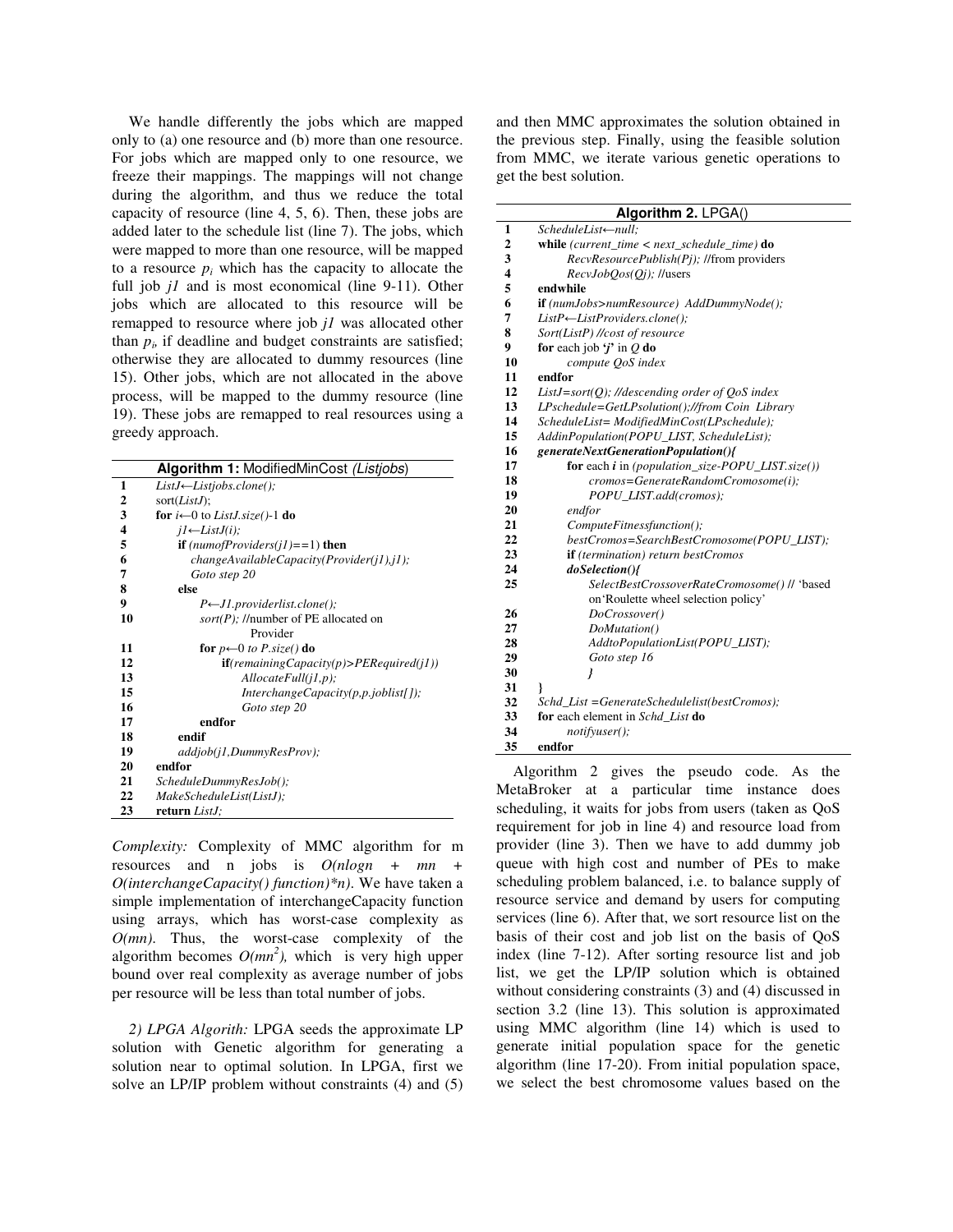fitness function. These best chromosomes are then mutated to generate the next generation population (line 21-30). This operation is repeated until the convergence criterion is reached or maximum specified limit of iteration is reached (line 23). Based on the chromosome, schedule list is generated and users are notified about mappings (line 32-34). One limitation to the problem formulation is that if the number of resources requested is more than the number of resources available for the broker, then the problem results in an infeasible solution. Therefore, we propose addition of dummy resources with infinite capacity and having more cost than any of the resources available on the grid. This enables the algorithm to converge and assign some of the jobs to the dummy resources. Dummy resource jobs are rolled over to the next schedule period, as they cannot be executed.

#### V. PERFORMANCE EVALUATION

## *A. Simulation Methodology*

We use the GridSim toolkit [1] to simulate a grid environment and the MetaBroker for scheduling user's application. We simulated the grid with heterogeneous resources having different MIPS [22] ratings and each resource having different number of PEs in the range of 4 to 12 with mean number of PEs as 8. A Grid having resources in the range of 25 to 200 is generated. The usage cost per second of each resource is varied (using Gaussian distribution) between 4G\$-5G\$ (G\$ means Grid dollar) with mean cost of 4.5G\$. Execution time in the simulator setup for the several hundred runs restricts us to model 50 jobs per run. Thus, the MetaBroker schedules the jobs (which consist of several tasks, each require one PE to run) submitted by 50 concurrent users with simulation interval of 50 seconds. The jobs are also simulated with varying QoS requirements. Jobs with average number of 5 tasks and having 10-50% variations in the number of tasks (using Gaussian distribution) are considered and all the jobs are submitted within 20 seconds of simulation start time.

Average estimated run time for jobs is also taken to be 400 seconds and varied by  $\pm 20\%$  using Gaussian distribution. As far as QoS parameters are concerned, i.e.., budget and deadline, three simulations are done for different deadline scenarios as listed below:

**Experiment-1**: Tight deadline (estimated time+(50 seconds with  $\pm 20\%$  variation)).

**Experiment-2:** Medium deadline (estimated time+(250 seconds with  $\pm 20\%$  variation)).

**Experiment-3:** Relaxed deadline (estimated time+(500 seconds with  $\pm 20\%$  variation)).

As far as the budget is concerned, all the jobs are given relaxed budget constraints (i.e., twice the cost of average job execution time). Our performance evaluation examines the relative performance (users spending) of LPGA with respect to 3 other following meta-scheduling algorithms for the above type of jobs by varying the number of resources:

1. Greedy based meta-scheduling algorithm.

- 2. Heuristic GA algorithm (HGA) [8].
- 3. Modified Mincost algorithm (MMC).

The results for the three different simulation scenarios for both MGN LP based algorithm and SGN LP driven Genetic Algorithm (LPGA) are discussed in the next section.

## *B. Performance Results*

*1) LP/IP based Meta-Scheduling Algorithm for MGN Jobs:* The results are compiled in Table 1. In tight deadline out of 50 jobs (246 tasks) only 34 jobs (170 tasks) were scheduled where as in medium and relaxed deadlines all jobs i.e. 50 (246 tasks) were scheduled. The reason behind this is the tight deadline, for which many jobs missed the deadline constraints due to simulation interval. Thus, even though the number of resources increased in number, the number of scheduled jobs remained same.

TABLE 1. TOTAL COST SPENT BY USERS FOR MGN JOBS

| <b>Number</b><br>Оf<br><b>Providers</b> | Total<br>Cost in<br><b>Medium</b><br><b>Deadline</b> | <b>Total</b><br>Cost in<br><b>Relaxed</b><br><b>Deadline</b> | Total<br>Cost in<br><b>Tight</b><br><b>Deadline</b> |
|-----------------------------------------|------------------------------------------------------|--------------------------------------------------------------|-----------------------------------------------------|
| 25                                      | 259832.6                                             | 194668.9                                                     | 245280.8                                            |
| 50                                      | 261059.7                                             | 198771.5                                                     | 247655                                              |
| 100                                     | 260689.1                                             | 198462.5                                                     | 247251.2                                            |
| 150                                     | 260653.5                                             | 198360.5                                                     | 247245.4                                            |
| 200                                     | 260664                                               | 198455.3                                                     | 247015.7                                            |

Moreover, in case of relaxed deadline, user spending is the minimum in comparison to other deadline types because more jobs are scheduled to resources with least cost. Also, even though it seems that this trend is not followed when we compare tight deadline and medium deadline scenarios, it results in more number of jobs scheduled in the case of medium deadline. It is also interesting to note that in the tight deadline scenario, with the increase in number of resources; total cost spent by users is also decreasing.

*2) SGN Job Scheduling Algorithms:* The performance of four meta-scheduling algorithms has been compared by varying the number of jobs scheduled and users spending. The results are compiled and presented in Fig. 2 to Fig.4. In the first set of results, i.e., Fig. 2a, 3a and 4a, aggregated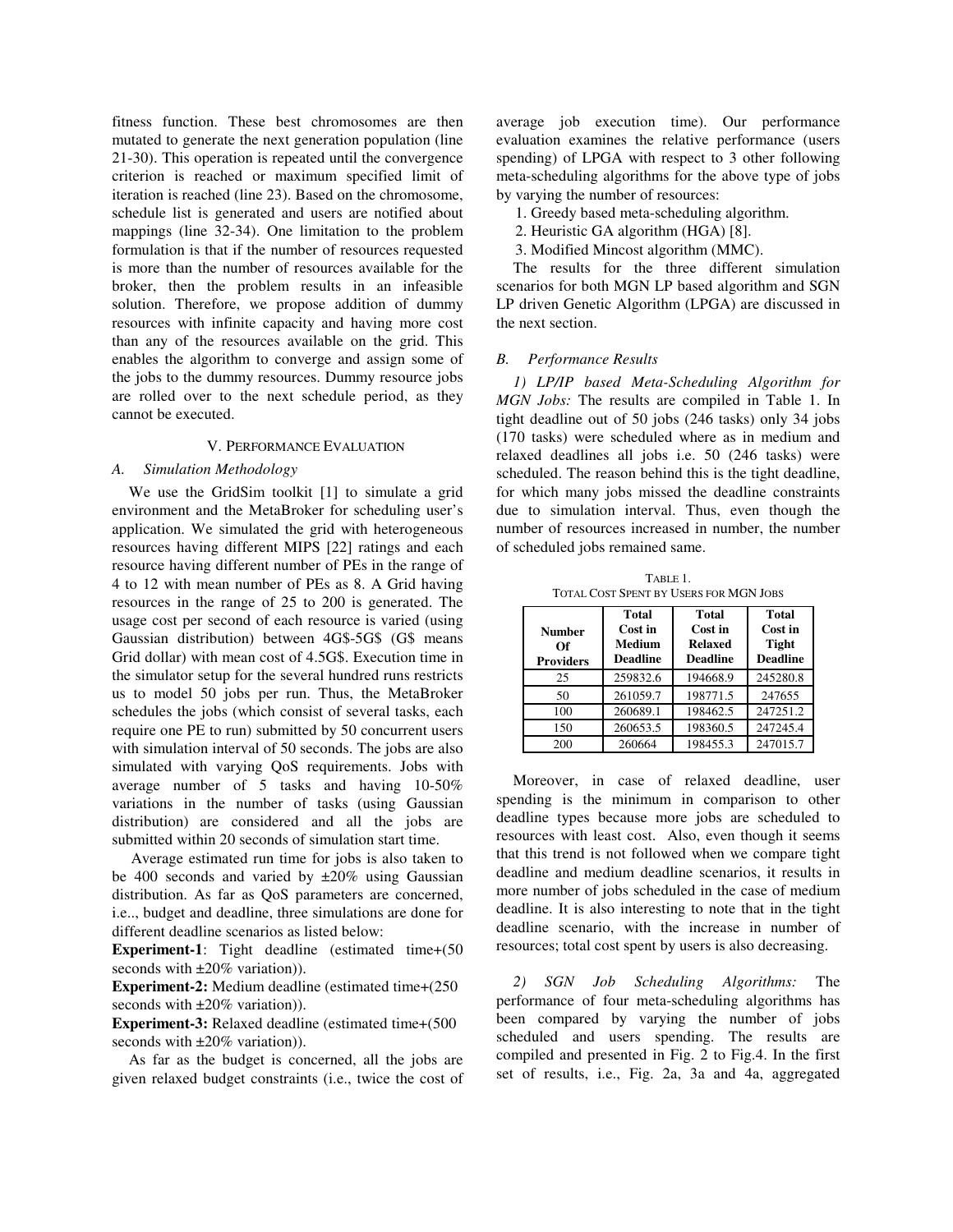revenue earned for the completed jobs are plotted on Yaxis. In the first set of results, i.e. Fig. 2b and 3b, X-axis presents the grid resources while Y-axis presents the jobs completed (out of the 50 concurrent jobs submitted). Due to space constraint we have not presented the number of jobs completed with number of resources and also trend in medium deadline case is very similar to trend in case of relaxed deadline.





The figures 2a, 3a and 4a for relaxed, medium and tight deadlines show that LPGA has outperformed all other meta-scheduling algorithms, thus minimizing the users spending. In case of all deadline, even though initially, user spending in schedule given by HGA and LPGA seems to be same, as number of resources increases, LPGA decreases the user spending if compared to other algorithms. Since the cost variations within the grid resources are not significant (i.e. 4.5 G\$ with  $\pm 0.5$ G\$) only up to 7-8 % cost benefit was noticed. However, more benefit can be anticipated if the variations are higher.

More interesting results can be observed when we compare performance of MMC algorithm and greedy approach. It is clear from the graphs that cost gain for users in case of MMC algorithm can be as much as 30% more beneficial for users than greedy approach. Thus,

the results demonstrate the user spending for each job decreases when LPGA is used by Meta-Broker for combined scheduling of jobs. This is because MMC algorithm is giving better schedule than greedy algorithm.





It can be noticed from Fig. 2b and 4b that the curves become smoother and peak early compared to tighter deadline. This trend is due to the relaxed deadline having more jobs completed with the same number of resources. As when deadline is more relaxed, meta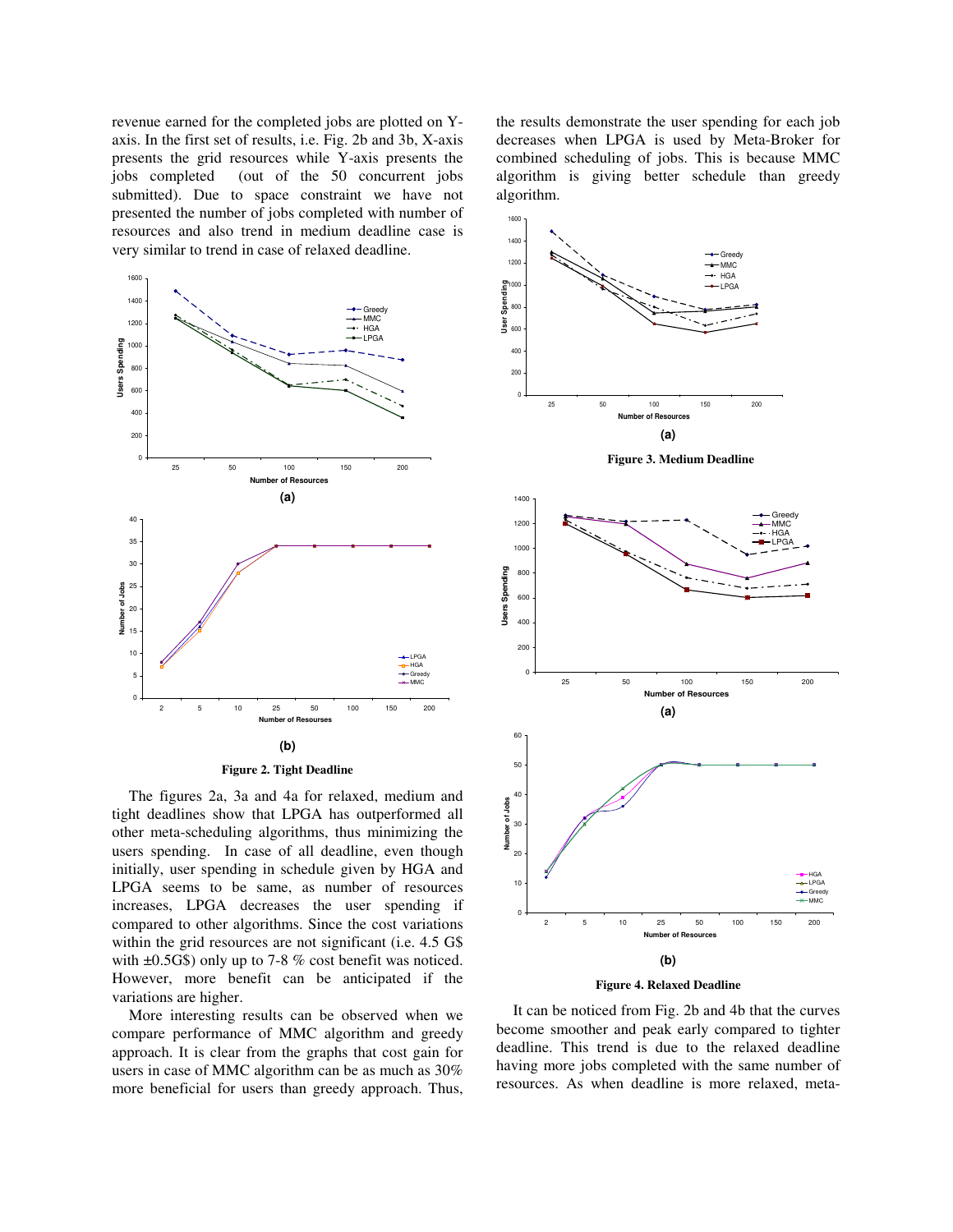brokers try to complete more and more tasks. With increase in number of resources, all algorithms schedule the same number of user jobs. In case of tight deadline (fig. 2b), as many jobs missed the deadlines (very tight); only 34 jobs are completed even though the number of resource increased to 200.

Next simulation study presents the advantage of LPGA algorithm over HGA algorithm. We have compared the number of iteration taken by both algorithms in case of tight deadline. The results shown in Fig. 5 indicate that in case of LPGA, number of iterations is reduced with a decrease in user spending. For example, with 50 resources, the number of iterations performed in HGA is 1000, whereas in LPGA it is less than 700. Even though the number of iterations in HGA is less than in LPGA with 150 resources, the revenue generated is smaller which can be observed from Fig. 3b. These results also indicate that in spite of taking more iteration, the HGA could not find the global/better optimum. Hence, to find a better solution (either the one found by HGA implementation or any other better solution) the algorithm would have required a higher number of iterations. This clearly explains the reason for a higher number of iterations in case of LPGA when the number of resources is 150.



**Figure 5. Comparison of number of iterations in HGA and LPGA**

#### VI.CONCLUSION AND FUTURE WORK

In this paper, we have modeled the scheduling concurrent user jobs in utility grids as an LP/IP problem. Two different types of jobs were considered, namely multi-grid node jobs and single-grid node jobs. We also presented a novel algorithm called MMC that approximates the LP solution to get a single-grid node job scheduling solution near to optimal. We designed the LPGA algorithm to decrease the combined user spending and resource utilization by seeding the solution from MMC algorithm to genetic algorithm. We have also taken into consideration user QoS constraints, i.e., deadline, number of PEs and budget.

The results show that LPGA out performs other meta-scheduling algorithms such as greedy approach and HGA by giving the minimum processing cost. In LPGA, not only number of iterations is reduced by 7% to 25% compared to HGA, but user spending is also decreased as the number of resources increases. Our results also show that MMC can reduce the combined user spending up to 30% over traditional greedy approach.

The application of approximation algorithms like MMC in Grid environment is novel. In addition, this work shows us that many good heuristics can be designed after some modifications. In future, our goal is to study and analyze such algorithms. Also we would like to integrate this algorithm with some available meta-schedulers and deploy them on real test beds. We have given priority to jobs that are mapped to minimum number of resource providers in the LP solution. For future work, we intend to improve the performance of MMC and test it with different priority indexes such as deadline and execution time. We also want to investigate other approaches used for the assignment problem which can be modified for utility grids. We want to experiment our algorithm with a wide range of costs to study the effect of costs change.

#### ACKNOWLEDGMENT

We would like to thank our colleagues – Marcos, Marco Netto, Srikumar Venugopal and Chee Shin Yeo – for their comments and suggestions on this paper. This research is funded by the International Science Linkage grant provided by the Department of Innovation, Industry, Science and Research (DIISR) and Australia Research Council (ARC) of the Australian Government.

#### **REFERENCES**

- [1] R. Buyya and M. Murshed, "GridSim: A Toolkit for the Modeling and Simulation of Distributed Resource Management and Scheduling for Grid Computing", *Concurrency and Computation: Practice and Experience (CCPE)*, Wiley Press, USA, November - December 2002, vol. 14, pp. 1175-1220.
- [2] P. C. Chu, J. E. Beasley, "A genetic algorithm for the generalized assignment problem", *Computers and Operations Research,* January 1997, vol. 24, pp. 17-23.
- [3] S. Martello and P. Toth, "An algorithm for Generalized Assignment Problem", *Operational Research,* 1981, vol. 81, pp. 589-603.
- [4] H. Feltl and G. R. Raidl, "An improved hybrid genetic algorithm for the generalized assignment problem", *Proceedings of the 2004 ACM symposium on Applied computing,* Nicosia, Cyprus, March 2004.
- [5] K.S. Golconda, F. Ozguner, "A comparison of static QoSbased scheduling heuristics for a meta-task with multiple QoS dimensions in heterogeneous computing", *Proceedings*